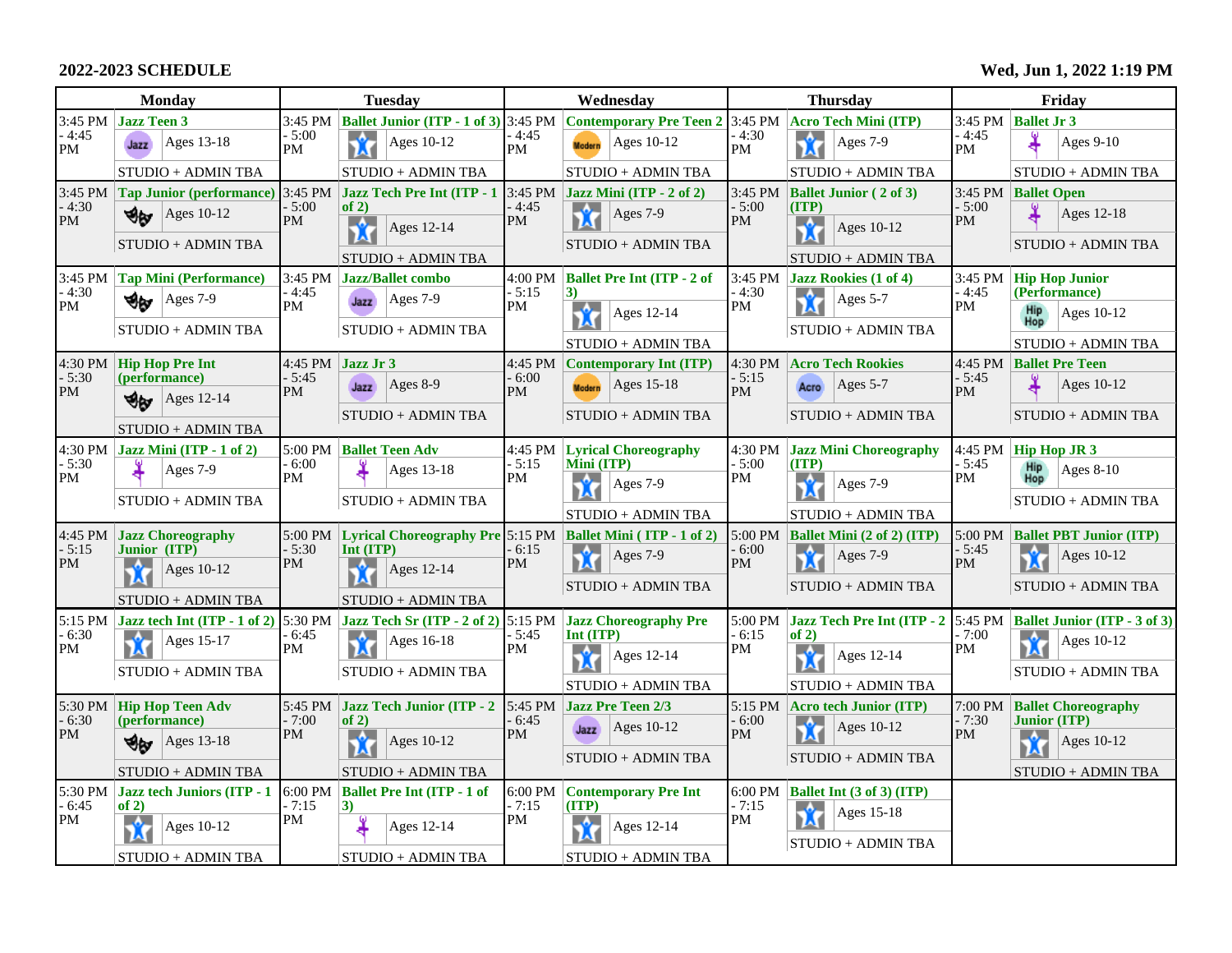| <b>Monday</b>                      |                                                                                                 | <b>Tuesday</b>                                                                                              | Wednesday                                                                                                     | <b>Thursday</b>                                                                                             | Friday |
|------------------------------------|-------------------------------------------------------------------------------------------------|-------------------------------------------------------------------------------------------------------------|---------------------------------------------------------------------------------------------------------------|-------------------------------------------------------------------------------------------------------------|--------|
| $6:30 \text{ PM}$<br>$-7:30$<br>PM | <b>Hip Hop Pre Teen 2</b><br>Hip<br>Hop<br>Ages 10-13<br>STUDIO + ADMIN TBA                     | <b>Lyrical Choreography Sr</b><br>6:45 PM<br>- 7:15<br>(TTP)<br>PM<br>Å<br>Ages 16-18<br>STUDIO + ADMIN TBA | 6:15 PM<br><b>Ballet Sr (ITP - 2 of 3)</b><br>- 7:30<br>食<br>Ages 16-18<br>PM<br>STUDIO + ADMIN TBA           | 6:00 PM Conditioning Junior (ITP)<br>- 6:45<br>Ů<br>Ages 10-12<br>PM<br>STUDIO + ADMIN TBA                  |        |
| $-7:00$<br>PM                      | 6:30 PM Jazz Choreoraphy Int<br>(TTP)<br>$\mathcal{A}$<br>Ages 15-18<br>M<br>STUDIO + ADMIN TBA | 7:00 PM Jazz tech Int (ITP - 2 of 2) 6:45 PM<br>- 8:15<br>Ů<br>Ages 15-18<br>PM<br>STUDIO + ADMIN TBA       | <b>Jazz Choreography Int</b><br>(ITP)<br>- 7:15<br>PM<br>貪<br>Ages 15-18<br>STUDIO + ADMIN TBA                | 6:15 PM Jazz Pre Teen<br>$-7:15$<br>Ů<br>Ages 10-12<br>PM<br>STUDIO + ADMIN TBA                             |        |
| 6:45 PM<br>$-7:15$<br>PM           | <b>Lyrical choreography</b><br><b>Junior (ITP)</b><br>貪<br>Ages 10-12<br>STUDIO + ADMIN TBA     | 7:15 PM<br><b>Adult Tap</b><br>$-8:15$<br>$Ages 18+$<br>Tap<br>PM<br>STUDIO + ADMIN TBA                     | 7:15 PM<br><b>Contemporary Pre Teen</b><br>$-8:15$<br>Ages 10-12<br><b>Modern</b><br>PM<br>STUDIO + ADMIN TBA | 6:45 PM<br><b>Conditioning Pre Int</b><br>- 7:30<br>(TTP)<br>PM<br>貪<br>Ages 12-14<br>STUDIO + ADMIN TBA    |        |
| $-8:15$<br>PM                      | $7:00 \text{ PM}$ Jazz Tech Sr (ITP - 1 of<br>$\vert 2)$<br>Ages 16-18<br>STUDIO + ADMIN TBA    | 7:15 PM Ballet Sr (ITP - 1 of 3)<br>8:30<br>Ů<br>Ages 16-18<br>PM<br>$STUDIO + ADMIN$ $TBA$                 | 7:15 PM<br><b>Tap Pre Int</b><br>- 8:15<br>(performance)<br>PM<br>Ages 12-14<br>৩⊌<br>STUDIO + ADMIN TBA      | 7:15 PM Ballet Sr (ITP - 3 of 3)<br>- 8:30<br>貪<br>Ages 16-18<br>PM<br>STUDIO + ADMIN TBA                   |        |
| $-8:15$<br>PM                      | 7:15 PM Ballet Pre Teen 2<br>Ages 10-12<br>STUDIO + ADMIN TBA                                   | 8:15 PM Hip Hop Tech<br>- 9:15<br>Hip<br>Ages 11-18<br>PM<br>Hop<br>STUDIO + ADMIN TBA                      | 7:30 PM   Ballet Int (ITP - 2 of 3)<br>- 9:00<br>貪<br>Ages 15-18<br>PM<br>STUDIO + ADMIN TBA                  | Jazz Teen<br>7:15 PM<br>$-8:15$<br>$ {\rm Ages}$ 13-18<br><b>Modern</b><br>PM<br>STUDIO + ADMIN TBA         |        |
| $-8:30$<br>PM                      | $7:30$ PM $\vert$ Hip Hop Teen<br>Hip<br>Ages $13-18$<br>Hop<br>STUDIO + ADMIN TBA              | 8:15 PM Jazz Teen 2<br>- 9:15<br>$ {\rm Ages}$ 12-18<br>Jazz<br><b>PM</b><br>STUDIO + ADMIN TBA             | 8:15 PM Contemporary Teen 2<br>- 9:15<br>Ages 13-18<br>PM<br>STUDIO + ADMIN TBA                               | 7:30 PM<br><b>Tap Int (performance)</b><br>$-8:30$<br>$\bigotimes$   Ages 13-18<br>PM<br>STUDIO + ADMIN TBA |        |
| $-9:15$<br>PM                      | 8:15 PM Adult Jazz<br>$\text{Ages} 18+$<br>Jazz<br>STUDIO + ADMIN TBA                           | 8:30 PM Ballet Int (ITP - 1 of 3)<br>- 9:30<br>$\mathbf{\hat{r}}$<br>Ages 15-18<br>PM<br>STUDIO + ADMIN TBA | 8:15 PM Jazz Choreography Sr<br>(TTP)<br>- 8:45<br>PM<br>-6.<br>Ages 16-18<br>hМ<br>STUDIO + ADMIN TBA        | 8:15 PM<br><b>Contemporary Teen</b><br>$-9:15$<br>Modern $Ages 12-18$<br>PM<br>STUDIO + ADMIN TBA           |        |
| $-9:15$<br>PM                      | 8:15 PM Ballet Teen<br>Ages 12-17<br>STUDIO + ADMIN TBA                                         |                                                                                                             | 9:00 PM<br><b>Ballet Int Choreography</b><br>$-9:30$<br>(TTP)<br>PM<br>貪<br>Ages 15-18<br>STUDIO + ADMIN TBA  | 8:30 PM Ballet PBT Int/Sr (ITP)<br>- 9:30<br>Ages $15-18$<br>M<br>PM<br>STUDIO + ADMIN TBA                  |        |
| 8:30 PM<br>$-9:30$<br>PM           | <b>Hip Hop Sr</b><br>(Performance)<br>Ages 16-18<br>∀⊌<br>STUDIO + ADMIN TBA                    |                                                                                                             |                                                                                                               | 8:30 PM<br><b>Jazz Teen Adv</b><br>- 9:15<br>(Performance)<br>PM<br>Jazz Ages $12-17$<br>STUDIO + ADMIN TBA |        |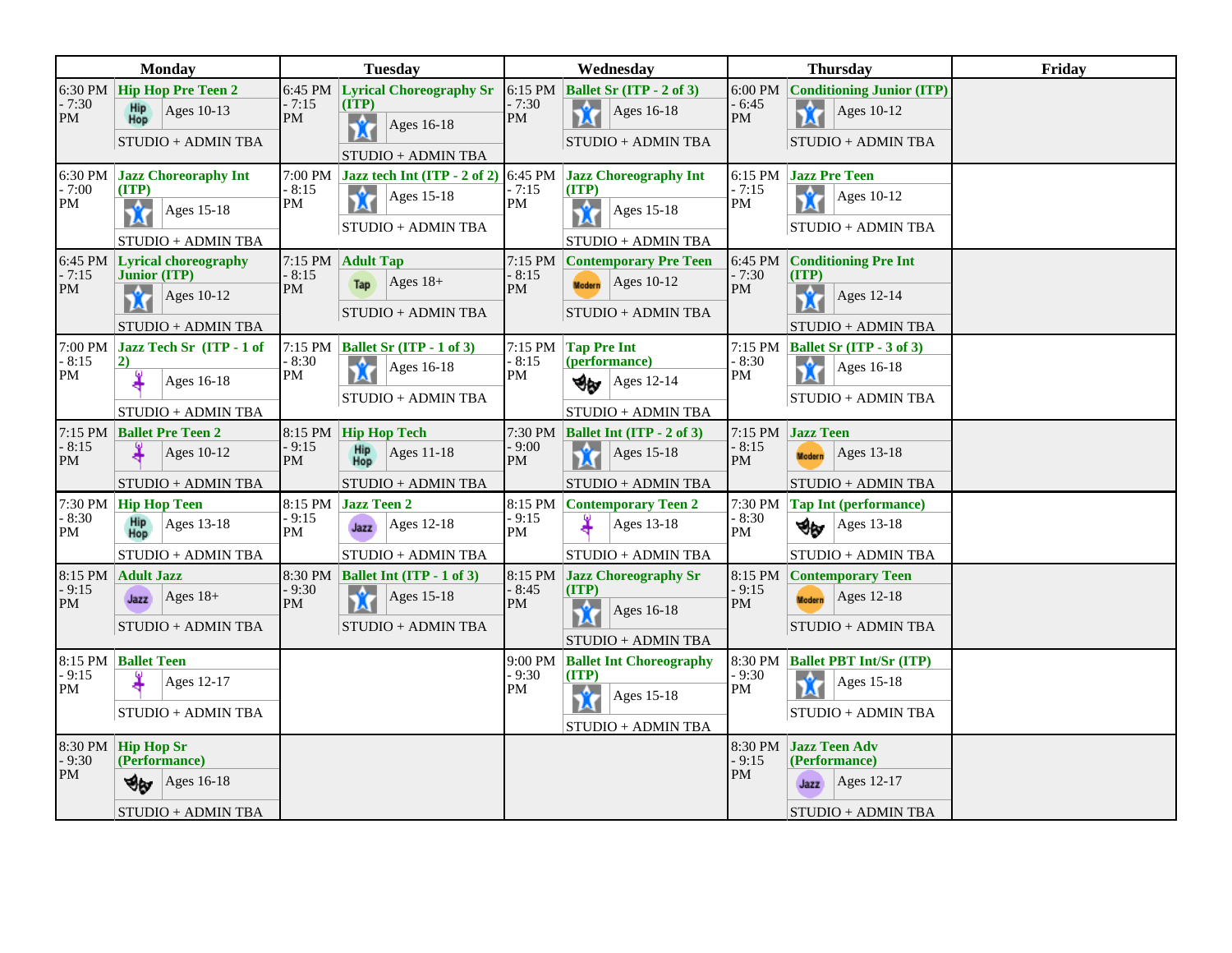|                     | <b>Saturday</b>                      | <b>Sunday</b> |
|---------------------|--------------------------------------|---------------|
| 9:00 AM - 10:00 AM  | <b>Ballet Jr 1</b>                   |               |
|                     | Ages 5.5-7                           |               |
|                     | $STUDIO + ADMIN$ TBA                 |               |
| 9:00 AM - 10:00 AM  | Jazz Jr 2 (8-9 years)                |               |
|                     | Ages $7-9$<br>Jazz                   |               |
|                     | <b>STUDIO + ADMIN TBA</b>            |               |
| 9:00 AM - 9:45 AM   | <b>Twinkle Stars (3 year olds)</b>   |               |
|                     | ⊕<br>Ages 2.5 yrs-4                  |               |
|                     | <b>STUDIO + ADMIN TBA</b>            |               |
| 9:45 AM - 10:30 AM  | <b>Twinkle Stars (4 year olds)</b>   |               |
|                     | ¥<br>Ages 3.5-5                      |               |
|                     | STUDIO + ADMIN TBA                   |               |
| 10:00 AM - 11:00 AM | <b>Ballet Jr 2</b>                   |               |
|                     | Ages 7-9                             |               |
|                     | STUDIO + ADMIN TBA                   |               |
| 10:00 AM - 10:45 AM | Jazz Jr 1                            |               |
|                     | Ages $6-7$<br>Jazz                   |               |
|                     | STUDIO + ADMIN TBA                   |               |
| 10:30 AM - 11:15 AM | <b>Ballet PBT Pre Int (ITP)</b>      |               |
|                     | Ů<br>Ages 12-14                      |               |
|                     | $STUDIO + ADMIN$ TBA                 |               |
| 10:45 AM - 11:30 AM | Acro (ages $7+$ )                    |               |
|                     | Ages $6-11$<br>Acro                  |               |
|                     | <b>STUDIO + ADMIN TBA</b>            |               |
| 11:00 AM - 11:45 AM | Tap Jr 1                             |               |
|                     | Ages 4.5-7<br>Tap                    |               |
|                     | <b>STUDIO + ADMIN TBA</b>            |               |
| 11:15 AM - 12:30 PM | <b>Ballet Pre Int (ITP - 3 of 3)</b> |               |
|                     | 贪<br>Ages 12-14                      |               |
|                     | STUDIO + ADMIN TBA                   |               |
| 11:30 AM - 12:15 PM | <b>Hip Hop Jr 1</b>                  |               |
|                     | Hip<br>Hop<br>Ages $5-7$             |               |
|                     | <b>STUDIO + ADMIN TBA</b>            |               |